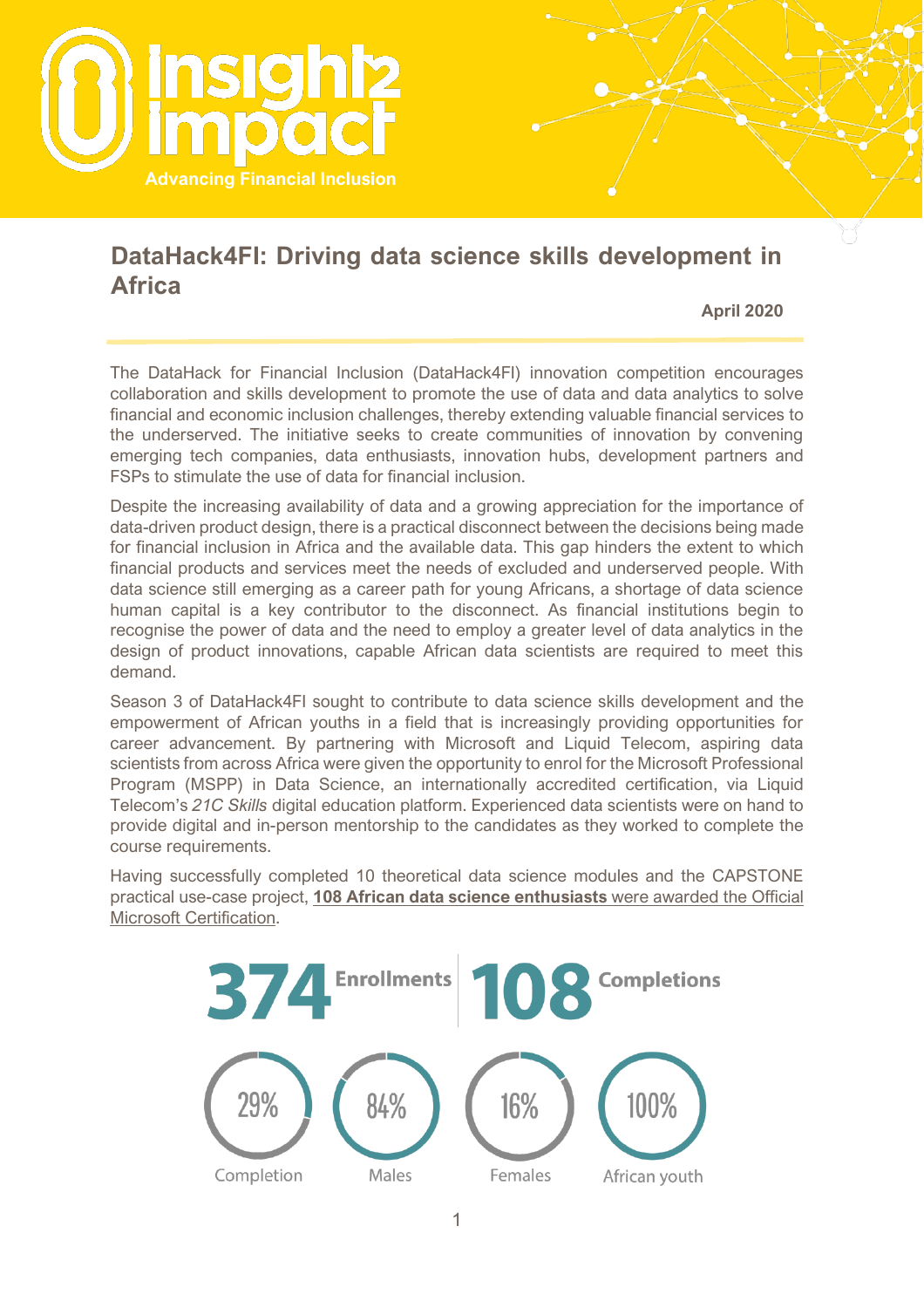

#### **DataHack4FI's aspiring data scientists – in numbers:**

- Total number of accepted applications (DataHack4FI data enthusiast applications): **619**
- Number of user registrations (signed up at 21cskills.africa): **441**
- Number of user course enrolments (active users): **374**
- Number of users qualifying for CAPSTONE (10 prerequisite modules): **169** *(45% of enrolments)*
- Number of users who successfully completed the certification: **108** *(29% of enrolments)*



#### **Figure 1:** Segmentation of participants by country

A four-year study by HarvardX and MITx established that the average completion rate for massive open online courses (MOOCs) is limited to 5.5%<sup>1</sup>. The DataHack4FI initiative was able to achieve a completion rate of **29% (108 certifications / 374 candidates),** more than 5 times the expected success rate. This was accomplished by fostering a learning environment,

*<sup>\*</sup>Other: Zimbabwe (2), Mozambique (1)*

<sup>1</sup> Chuang, Isaac and Ho, Andrew, HarvardX and MITx: Four Years of Open Online Courses - Fall 2012-Summer 2016 (December 23, 2016).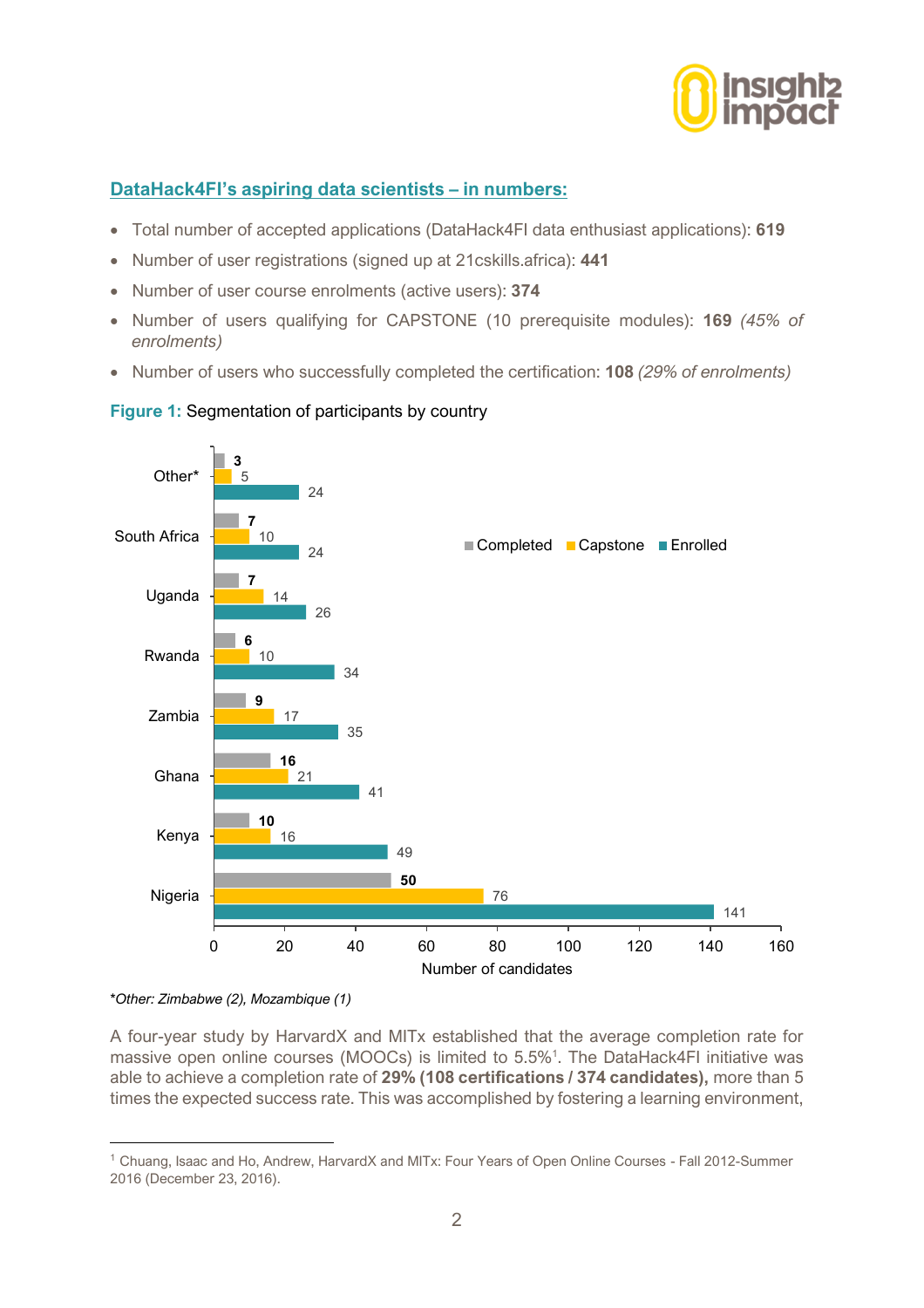

both offline and online, where candidates could engage data science experts and their peers, as they worked towards achieving the Microsoft Professional Program in Data Science:

- o *The primary form of mentorship was digital, where candidates received support from two data science experts through a dedicated Slack messaging channel – which was able to attract 100-200 active users per week. (Value provided to data enthusiasts through digital mentorship was rated 3.9 out of 5).*
- o *In-person study groups were organised in each of the 7 participating DataHack4FI countries. These sessions presented candidates with an opportunity to directly engage an experienced data scientist while completing course material alongside their peers. (Value provided to data enthusiasts through in-person mentorship was rated 3.7 out of 5).*
- o *The DataHack4FI Community Facebook group offered candidates an additional portal to post course-relevant questions, engage their peers as well as experienced data scientists.*

#### **The impact:**

DataHack4FI's aspiring data scientists developed both their theoretical data science knowledge and practical capabilities by enrolling in the MSPP data science training, with targeted support provided by experienced data science experts throughout the programme. Prior to enrolling, the majority of candidates considered their data science knowledge to be at a 'beginner' (32%) or 'intermediate' (50%) level. The MSPP resulted in a substantial increase in data science understanding among the cohort, with 54% (40 candidates) considering themselves as 'experienced' data scientists after the programme.



**Figure 2:** Data science knowledge before and after MSPP

*Source: DataHack4FI MSPP survey - 76 respondents*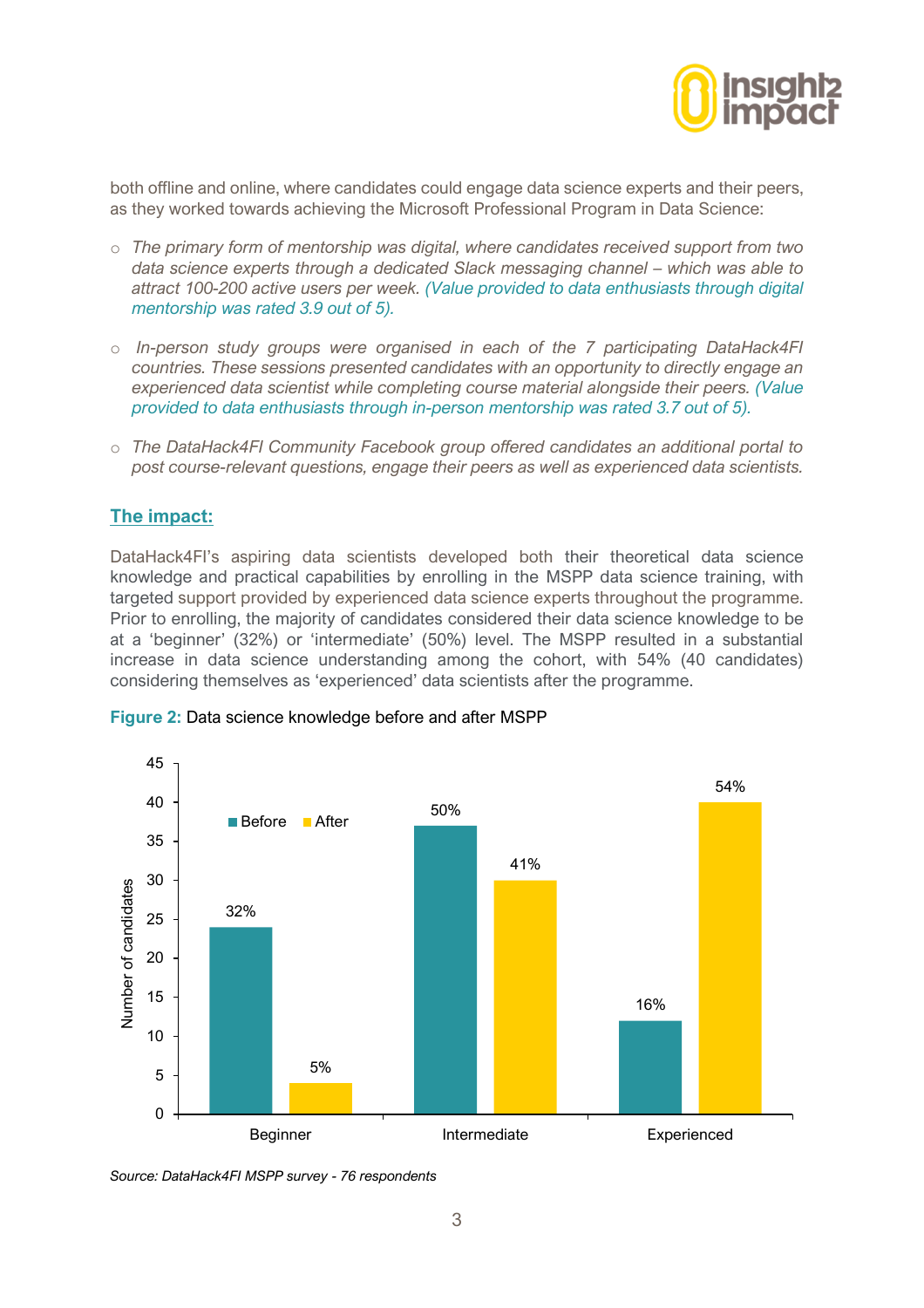

The DataHack4FI initiative directly impacted the career prospects of participants, resulting in a marked increase in employability among the cohort, with 85% of candidates (63 of 74 survey respondents) expressing an improvement in their employability – the perception of likelihood to obtain and maintain employment.

Thirty-nine candidates (39 respondents, 53%) who enrolled in the MSPP training have taken up either part-time or full-time data science-related employment since the end of DataHack4FI Season 3, representing 39 individuals who have successfully obtained data science jobs. The distribution of candidates who have obtained data-related jobs is shown below, where of the 39 candidates successfully entering employment; 17 have secured fulltime employment, 15 part-time, and 6 have entered unpaid internships or tutoring.



#### **Figure 3:** Distribution of data science-related employment post-DataHack4FI

*Source: DataHack4FI MSPP survey - 74 respondents*

As the data science landscape in Africa matures, where organisations and institutions are gradually realising the value of adopting evidence-based business practices, there is a clear need for capable African data scientists who understand the context in which business challenges will need to be solved. By driving data science skills development and data-driven thinking throughout Africa, the DataHack4FI innovation competition is enabling the design of African solutions to African problems.

For more information visit: [www.datahack4fi.org](http://www.datahack4fi.org/)